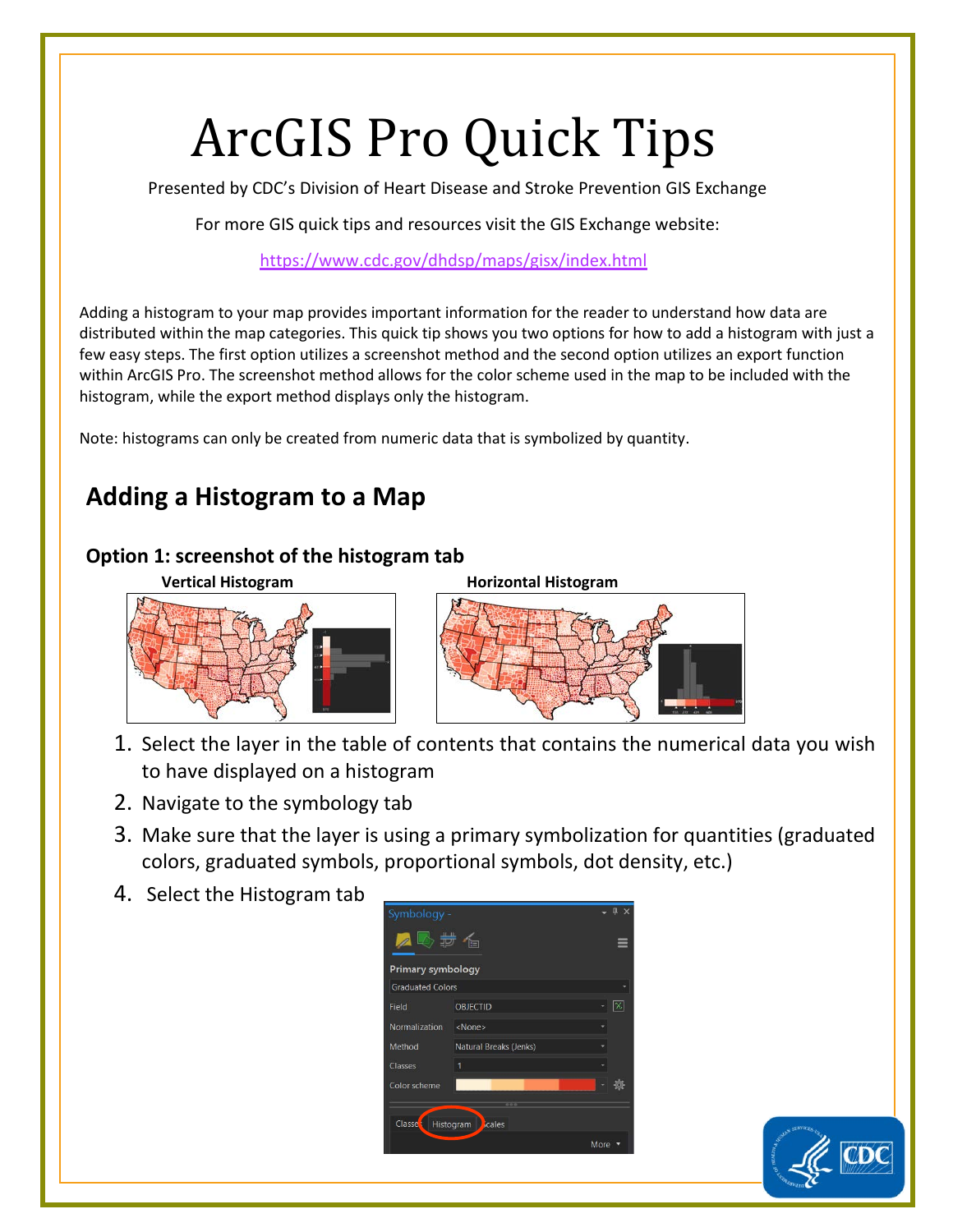- 5. Take a screenshot of the histogram
- 6. Edit the screenshot to display the histogram as you wish
	- a. Some histograms work better with a horizontal orientation as opposed to the default orientation of the histogram
	- b. If you wish to use a horizontal orientation, be sure to edit the orientation of the numbers in the cutpoints to read horizontally
		- i. An easy way to edit the orientation of the numbers is to use MS Paint or Paint 3D to place text boxes on top of the numbers in the screenshot
- 7. Save the edited screenshot
- 8. Insert the saved screenshot image into your map layout by either clicking and dragging, or copying and pasting the image file into the layout
- 9. The histogram is now added to the map

## **Option 2: exporting a histogram from a table**



- 1. Select the layer in the table of contents that contains the data you wish to have displayed on a histogram
- 2. Open the layer's attributes table
- 3. Right click on the column that contains the data you wish to have displayed on the histogram
- 4. Select 'Statistics'
	- a. A new tab will open containing the histogram and another tab will open containing the chart properties
- 5. Use the properties tab to make any edits or changes to the histogram
- 6. Export the histogram by selecting the 'Export' button on the top of the histogram tab